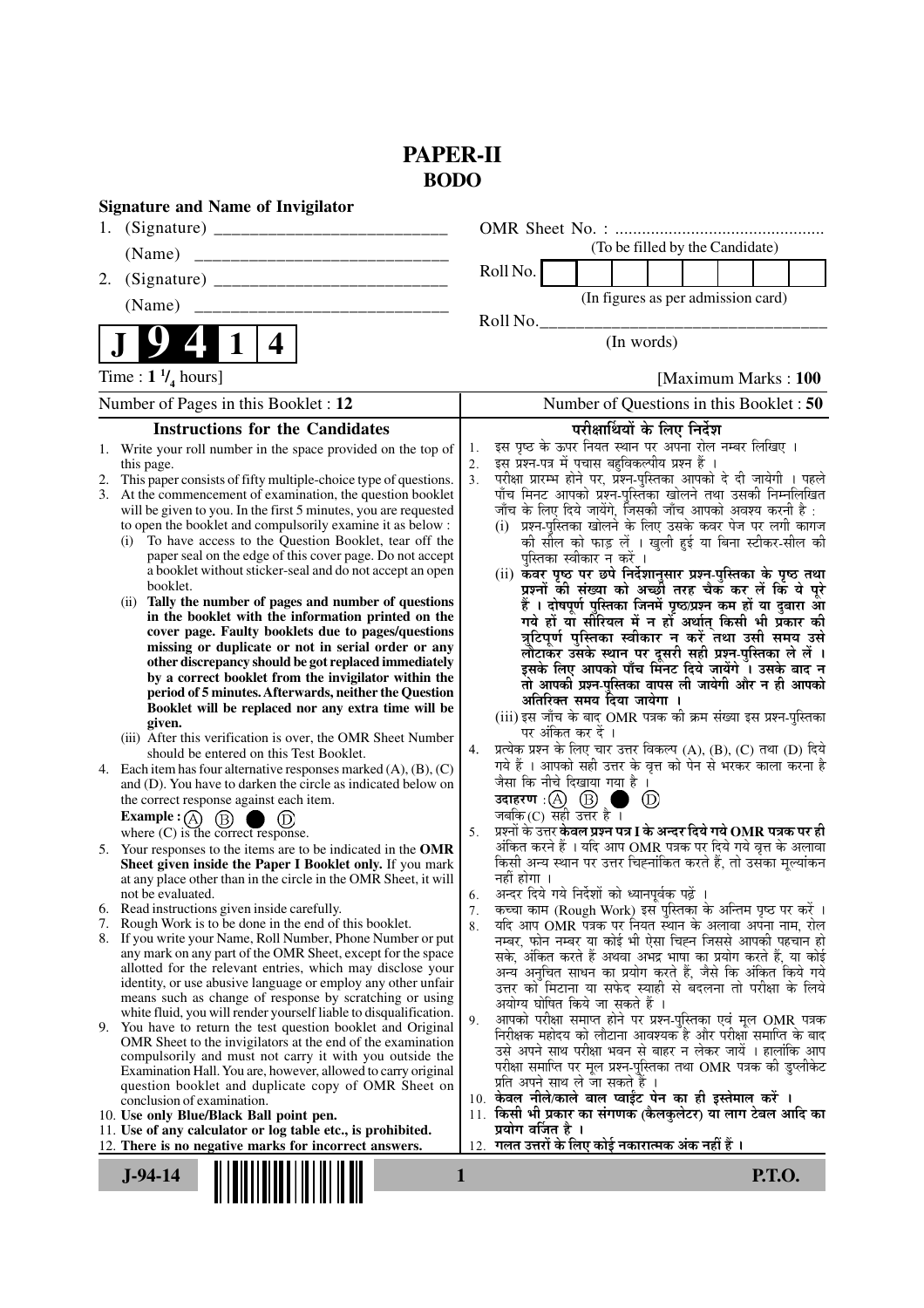#### **BODO**

बर'

#### **Paper – II सोंथि बिलाइ – II**

**Note :** This paper contains **fifty (50)** objective type questions, each question carrying **two (2)**  marks. Attempt **all** the questions.

**बुंफोरथि** : बे सोंथि बिलायाव गासै **बाजि (50)** सुंथाब सोंलु थागोन । मोनफ्रोमबो सोंलुनि नम्बरा **ने (2)** जागोन । गासैबो सोंलुखौ फिनजोबनांगोन ।

1. गाहायाव होनाय सोर मानसिया Volkskunde सोदोबखो बाहाय जेन दोंमोन

**Codes :**

- $(A)$  ग्रिम बिदा फंबाय
- (B) इ. बि. टेइलर
- (C) जे. दि. एन्दारसन
- (D) सनिती कमार चेटार्जि
- 2. Code बाहायनाने गोबांनि गेजेराव गेबेंखौ सायख:

गाहायनि सोर सुबुङा Indiane University नि folklore institute नि मा बिबानाव थानायैनो रुंसारि जालांदोंमोन

## **Codes :**

- (A) Director Richard M. Dorson
- (B) Dy Director M. S. Herskovits
- (C) Director E. B. Taylor
- (D) Director Stith Thomson
- **3.** गाहायनि बुंफोरनाय (A) आरो जाहोन (R) खौ  $\vec{v}$ ोबें ना गोरोन्थि  $C$ ode बाहायनानै सायख $\vec{v}$ 
	- **बुंफोरनाय (A)** : सुबुं थुनलाया हारिनि दोहोन जानो हाया ।
	- **जाहोन (R)** : मानोना बेयो सुबुनि खुगा खगासो फैयो, बेनिखायनो बेयो दोहोन जानो हाया

## **Codes :**

- $(A)$   $(A)$ -आ गेबें $(R)$ -आ गोरोन्थि
- $(B)$   $(A)$  आरो  $(R)$  मोननैबो गेबें
- $(C)$   $(A)$  आरो $(R)$  मोननैबो गोरोन्थि
- $(D)$   $(A)$ -आ गोरोन्थि आरो  $(R)$  आ गेबें
- 4. Code बाहायनाने गाहायाव होनायफोरनि फारिथि साजायनायखो $n$ मायख $-$ 
	- I. Folklore Society of London
	- II. Folklore
	- III. A collection of Kachari Folk Tales and Rhymes
	- IV. Grimm's Fairy Tales

## **Codes :**

|  | $(A)$ III IV II I |  |
|--|-------------------|--|
|  | $(B)$ II III IV I |  |
|  | $(C)$ II I III IV |  |
|  | $(D)$ I IV III II |  |

5. ITHENDER ENDER ENDER THE <sup>5</sup> THENDER – THENDER – STOCKLESS – STOCKLESS – STOCKLESS – STOCKLESS – STOCKLESS – S  $\vec{E}$ होनाने  $\vec{C}$ ode बाहायना गेबें फिननायखौ सायख –

|                 | सिरि – I             |            |             |
|-----------------|----------------------|------------|-------------|
|                 | (a) आब्रानि सल बाथा  | $(i)$ 1968 |             |
|                 | (b) दिमासा देशर साधु |            | $(ii)$ 1924 |
|                 | (c) खोनाफेरै सल      | (iii) 1973 |             |
|                 | (d) बर'नि सल बाथा    |            | $(iv)$ 1972 |
| <b>Codes:</b>   |                      |            |             |
|                 | (a) (b) (c)          | (d)        |             |
| $(\Delta)$ (ii) | $(iy)$ (i) (iii)     |            |             |

|  | $(A)$ (ii) (iv) (i) (iii) |  |
|--|---------------------------|--|
|  | (B) (ii) (iii) (iv) (i)   |  |
|  | $(C)$ (iv) (ii) (i) (iii) |  |
|  | (D) (iii) (iv) (i) (ii)   |  |

6. खन्थाय-मेथाय बिजाबाव गाहायनि बबे हांखोया बाहाय जादों

## **Codes :**

| (A) असमिया    | $(B)$ बांला |
|---------------|-------------|
| (C) देबनागिरि | $(D)$ र'मान |

**Paper-II** J-94-14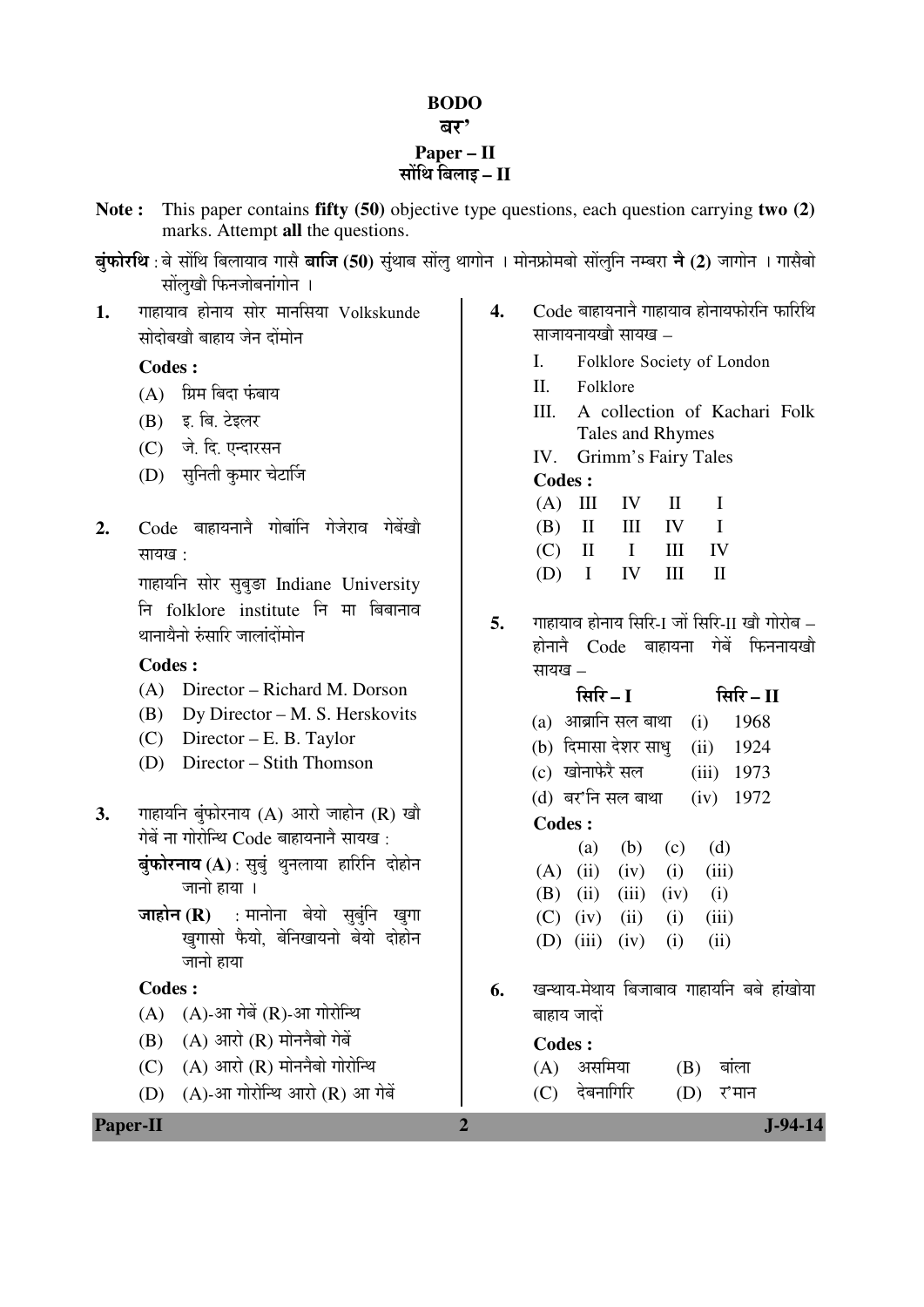7. Code बाहायनाने गाहायाव होनायफोरनि बबे  $\dot{\mathbf{u}}$ निसेया गावजों गाव गोरोबलायनाय सायख $\,$  –

## **Codes :**

- $(A)$  रूपनाथ ब्रह्म आरो मेथाय
- (B) परशुराम ब्रह्म आरो बिबार खानाय
- (C) मणिराम इसलारी आरो बिमा फिसा
- (D) जुधिष्ठिर हाज'वारी आरो बिनाइ
- 8. गाहायनि बुंफोरनाय (A) आरो जाहोन (R) खौ गेबें ना गोरोन्थि Code बाहायनानै सायख:
	- **बंफोरनाय (A)** : बिबार लाइसियाव नजानाय रायथाइफोरा बर'हारिखौ फोजाखांनाय थांखियावनो लिरनायमोन**।**
	- **जाहोन (R)** : मानोना बै समाव बर'फोरा थनलाइ सोरजिनायाव जोबोर उनफिननायमोन ।

**Codes :**

- $(A)$   $(A)$ -आ गोरोन्थि  $(R)$ -आ गेबें
- $(B)$   $(A)$  आ गेबें  $(R)$  आ गोरोन्थि
- $(C)$   $(A)$  आरो  $(R)$  मोननैबो गेबें
- $(D)$   $(A)$  आरो  $(R)$  मोननैबो गोरोन्थि
- **9.** Code बाहायनाने गाहायाव होनाय बिजाबफोरनि दिहुननाय माइथायबादियै फारियै साजायनायखौ सायख $-$ 
	- I. बर' भाषा
	- II. कसारी मातृ भाषा
	- III. कसारी भाषा संग्रह
	- $IV$  दिमासा भाषा

#### **Codes :**

|  | $(A)$ II IV I III |  |
|--|-------------------|--|
|  | $(B)$ I II III IV |  |
|  | $(C)$ III I II IV |  |
|  | $(D)$ IV III I II |  |

10. गाहायाव होनाय सिरि-I जों सिरि-II खौ गोरोब  $\vec{E}$ होनानै  $C$ ode बाहायना गेबें फिननायखो सायख $\vec{E}$ 

|  | सिरि – I                  |                 | सिरि – II                             |
|--|---------------------------|-----------------|---------------------------------------|
|  | $(a)$ बिबार               |                 | $(i)$ जगेन्द्रनाथ कचारी               |
|  | (b) फुंनि सल              |                 | (ii) परशुराम ब्रह्म                   |
|  | दिहा                      |                 | (c) गीदु रोजाबनाय (iii) प्रम'द ब्रह्म |
|  | (d) दै बाज्रुम            |                 | $(iv)$ प्रसन्न कुमार                  |
|  |                           |                 | खाखलाटी                               |
|  | <b>Codes:</b>             |                 |                                       |
|  |                           | (a) (b) (c) (d) |                                       |
|  | $(A)$ (ii) (i) (iv) (iii) |                 |                                       |
|  | (B) (i) (iii) (ii) (iv)   |                 |                                       |
|  | $(C)$ (iv) (ii) (iii) (i) |                 |                                       |
|  | (D) (iii) (iv) (i) (ii)   |                 |                                       |
|  |                           |                 |                                       |

11. 'मावरिया स्रोन' थुनफावथाइखौ सोर लिरगिटिया रनसायदों –

#### **Codes :**

- $(A)$  मंगलसिं हाज'वारि
- $(B)$  मधुराम बर'
- $(C)$  मन'रन्जन लाहारि
- (D) कमल कुमार ब्रह्म
- 12. Code बाहायनाने गाहायाव होनाय फोरनि बबे मोनसेया गावजों गाव गोरोबलायनाय सायख –

#### **Codes :**

- $(A)$  बक्सिं आरो गोलोन्दा दाहोना
- $(B)$  उरां-फारां आरो रूवाथि नालेबनि हांमा
- (C) हादान आरो हंला पण्डित
- $(D)$  आन्दोनि सल आरो जरासे मालदां

 **J-94-14 3 Paper-II**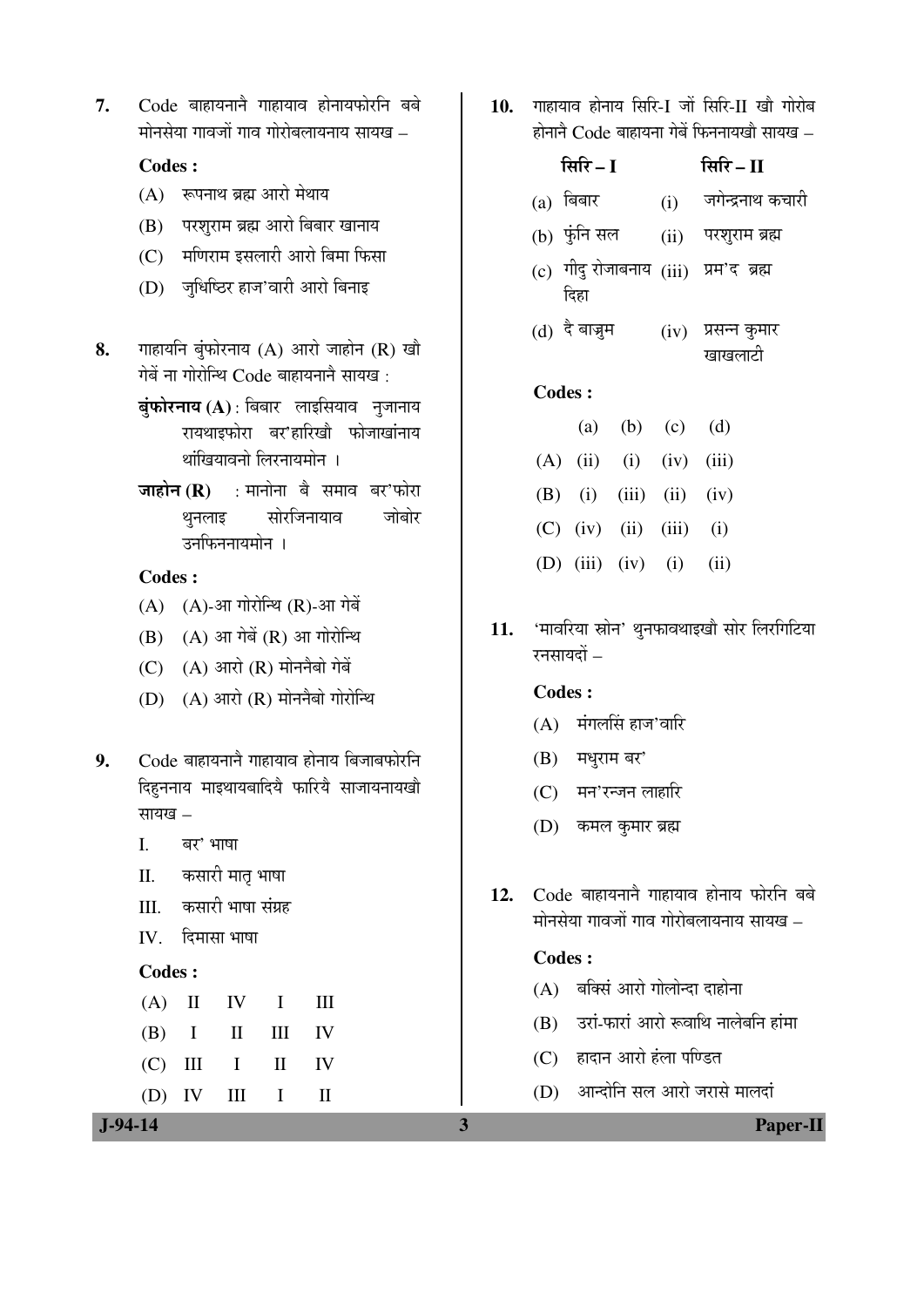- 13. गाहायनि बुंफोरनाय (A) आरो जाहोन (R) खौ गेबें ना गोरोन्थि $\rm~Code$  बाहायनाने सायख $\, \cdot \,$ 
	- **बुंफोरनाय (A)** : मन'रन्जन लाहारिनि 'माब्लाबा' खन्थाइ बिजाबनि फुंखाया थार जाथाय आरो आबुङै बे र'माण्टिक खन्थाइ ।
	- **जाहोन (R)** : मानोना बिथाङा जेब्लाबो र'माण्टिक सानस्रियावनो लोहाबनानै थाबाय थानो मोजां मोननायमोन ।

### **Codes :**

- $(A)$   $(A)$  आ गेबें  $(R)$  आ गोरोन्थि
- $(B)$   $(A)$ -आ गोरोन्थि $(R)$ -आ गेबें
- $(C)$   $(A)$  आरो  $(R)$  मोननैबो गोरोन्थि
- $(D)$   $(A)$  आरो  $(R)$  मोननैबो गेबें
- 14. Code बाहायनाने गाहायाव होनाय बिजाबफोरखौ सायख -
	- I. जिउनि अलंबार
	- II. मोन्दांथिनि रोजाबथाय
	- III. गोर्बोनि रादाब
	- $IV.$  गिबि बि थाय

### **Codes :**

- $(A)$  III II IV I (B) I IV III II  $(C)$  IV I II III
	- $(D)$  II III I IV

15. गाहायाव होनाय सिरि-I जों सिरि-II खौ गोरोब –  $\vec{E}$ होनाने  $\vec{C}$ ode बाहायना गेबें फिननायखौ सायख –

|          | सिरि $-I$                 | सिरि $-II$      |                             |
|----------|---------------------------|-----------------|-----------------------------|
|          | $(a)$ जोंमा               |                 | $(i)$ 1971                  |
| (b) गैया |                           |                 | $(ii)$ 1977                 |
|          |                           |                 | (c) हा फिसा हौवा (iii) 1980 |
|          | (d) जांख्रिखां            |                 | $(iv)$ 1981                 |
|          | <b>Codes:</b>             |                 |                             |
|          |                           | (a) (b) (c) (d) |                             |
|          | $(A)$ (iii) (ii) (i) (iv) |                 |                             |
|          | $(B)$ (ii) (i) (iv) (iii) |                 |                             |
|          | $(C)$ (iv) (iii) (ii) (i) |                 |                             |
|          | (D) (i) (iv) (iii) (ii)   |                 |                             |

16. 'Poetry is the criticism of life' होनना सोर बुंदोंमोन $-$ 

#### **Codes :**

- (A) मेथिउ आरनल्ड
- $(B)$  जनसन
- (C) कलेरिज
- (D) मिल्टन
- 17. Code बाहायनाने गोबांनि गेजेराव गेबेंखो सायख $-$

गाहायाव होनाय बिदैनि बाहागोफोरनि सायाव बिबंथि होलांनायफोरनि सोमोन्दो थालायनायखो $n$ सायख $-$ 

#### **Codes :**

- $(A)$  भरतमुनि आरो मोनजि
- (B) भट्ट ल'ल्लट आरो अनजिमा गैपि
- (C) हरिपाल देब आरो मोनजिनै
- (D) कर्पूर आरो मोनजि

**Paper-II** J-94-14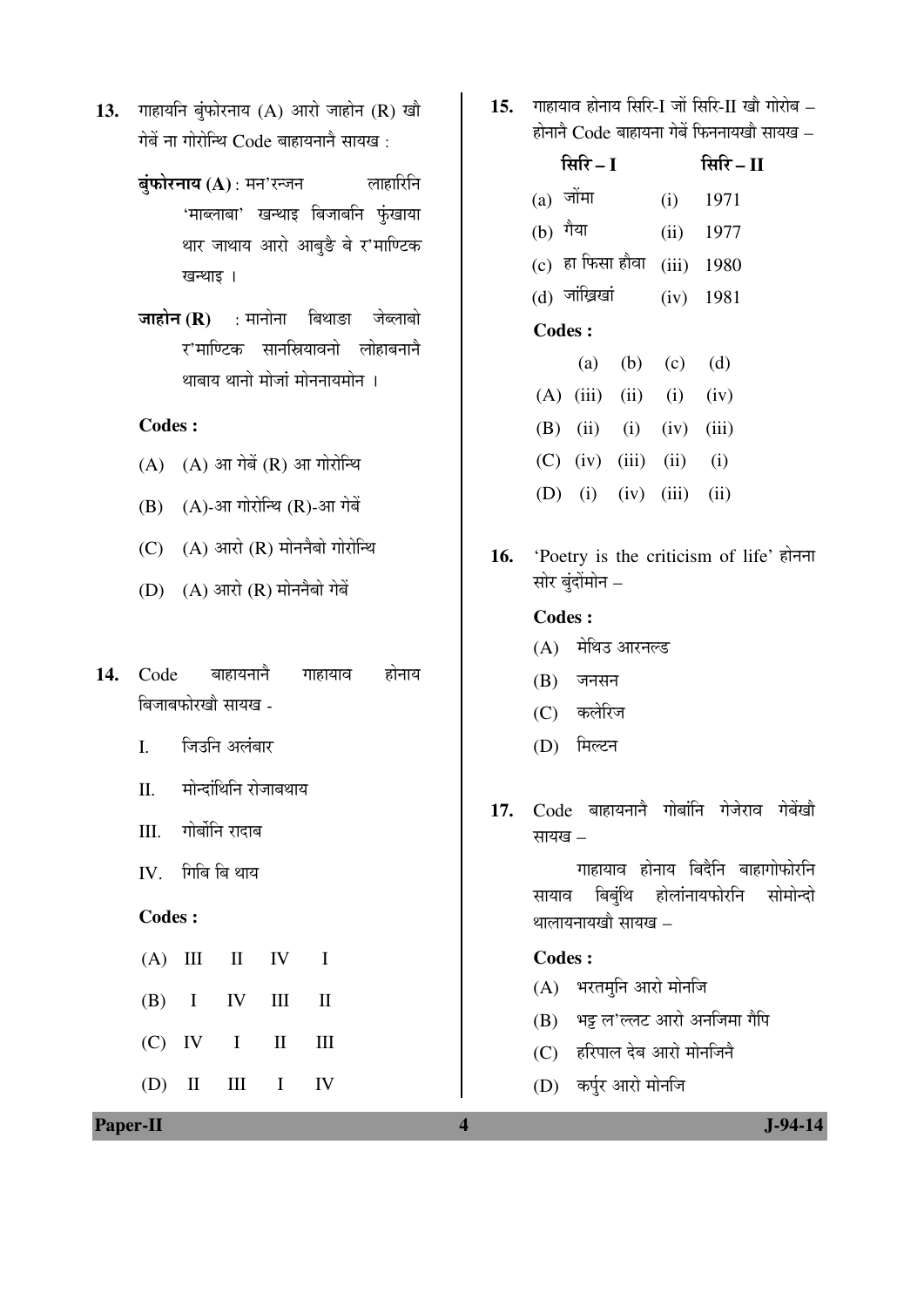- 18. गाहायनि बुंफोरनाय (A) आरो जाहोन (R) खौ गेबेंना गोरोन्थि $\rm~Code$  बाहायनाने सायख $\,$  :
	- **बंफोरनाय (A)** : जायहा लेखा बिलाइ, खोलोम सियाहि (खालि) आरो गोबां सम थायो बेनो सलमा लिरनो हायो**।**
	- **जाहोन (R)** : मानोना जायखि जापा सल .<br>मोनसे बानायनाने गोलावे लिरलांब्लाबो सलमा जायो ।

#### **Codes :**

- $(A)$   $(A)$ -आ गेबें $(R)$ -आ गोरोन्थि
- $(B)$   $(A)$ -आ गोरोन्थि  $(R)$ -आ गेबें
- $(C)$   $(A)$  आरो  $(R)$  मोननैबो गेबें
- $(D)$   $(A)$  आरो  $(R)$  मोननैबो गोरोन्थि
- 19. Code बाहायनाने गाहायाव होनायफोरनि बिदैनि <u>बिबांखौ लानानै बुं</u>फोरथि होलांनायफोरनि <u>फारिथि साजायनायखौ सायख</u>
	- I. अभिनव गुप्त
	- II. हरिपालदेब
	- III. रुद्रट
	- $IV.$  भरतमनि

#### **Codes :**

|  |  | $(A)$ IV I III II |  |
|--|--|-------------------|--|
|  |  | $(B)$ II III IV I |  |
|  |  | $(C)$ I IV II III |  |
|  |  | $(D)$ III II I IV |  |

20. गाहायाव होनाय सिरि-I जों सिरि-II खौ गोरोब – होनाने  $Code$  बाहायना गेबें फिननायखो सायख

×ÃÖ׸ü **– I** ×ÃÖ׸ü **– II** 

- $(a)$  गोसोनि खोथा फोरमायनाने खेंखा खोथा बुंनायानो अलंकार  $(i)$  कुन्तक
- $(h)$  रीतियानो खन्थाइनि जिव $(ii)$  भामह
- (c) जायफोट गुणा खन्थाइनि (iii) दन्दी समायना बांहोयो बेनो अलंकार
- $(d)$  खेंख्रा बुंनायानो खन्थाइनि  $(iv)$  बामन जिव

#### **Codes :**

|  | (a) (b) (c) (d)                 |  |
|--|---------------------------------|--|
|  | $(A)$ (i) (ii) (iv) (iii)       |  |
|  | (B) (ii) (iv) (iii) (i)         |  |
|  | (C) (iv) (iii) (i) (ii)         |  |
|  | (D) $(iii)$ $(i)$ $(ii)$ $(iv)$ |  |

21. बर' रावनि नङि फोरमायग्रा सिगां दाजाबदाया जाबाय

#### **Codes :**

- $(A)$  दा –
- $(B)$  ना –
- $(C)$  आ –
- $(D)$  नाङा –

 **J-94-14 5 Paper-II**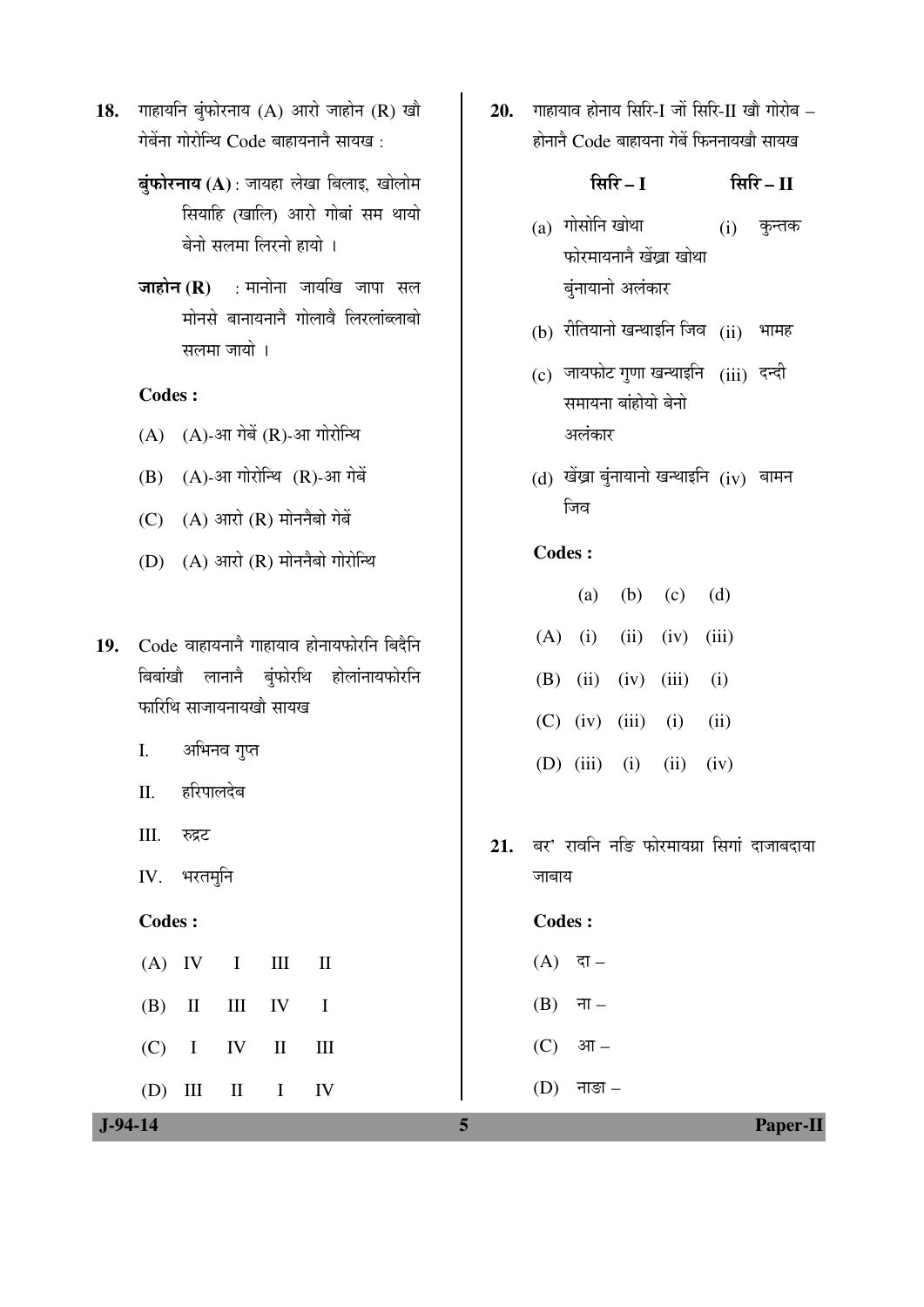22. Code बाहायनाने गोबांनि गेजेराव गेबेंखौ सायख $-$ 

> गाहायाव होनाय सोदोबफोरा दाजाबथायारि  $(Agglutinating)$  आखुजों दाजानाय –

## **Codes :**

- $(A)$  थांगोनब्लाबो आरो फोरबो
- (B) मोसौफोरखौ आरो सिलिंखाट
- (C) बृथारजोबदों आरो लेंहरखोमाजोब
- (D) फोरमाय आरो गांजेमा
- 23. गाहायनि बुंफोरनाय (A) आरो जाहोन (R) खौ गेबें ना गोरोन्थि $\rm~Code$  बाहायनानै सायख $\,$  :
	- **बुंफोरनाय (A)** : मान गोनां एबा लिरनाय रावखौ हारिनि गेजेराव सोलिबाय थानाय <u>रावसाफोरनि गेजेरनिफ्रायनो सायखनाय</u> जायो ।
	- **जाहोन (R)** : नाथाय बर' रावाव दिनैसिम आबुं मान गोनां रावानो ओंखाराखैसै ।

#### **Codes :**

- $(A)$   $(A)$  आरो  $(R)$  मोननैबो गेबें
- $(B)$   $(A)$  आरो  $(R)$  मोननैबो गोरोन्थि
- $(C)$   $(A)$ -आ गेबें आरो $(R)$  आ गोरोन्थि
- $(D)$   $(A)$ -आ गोरोन्थि आरो  $(R)$ -आ गेबें
- 24. Code बाहायनाने गाहायाव होनायफोरनि बां सानराय दाजाबदा, जाफुंजा थायजा दाबाबदा, थि नङि फोरमायग्रा दाजाबदा आरो नङि <u>फोरमायग्रा</u> दाजाबदाफोरनि फारिथि साजायनायखो सायख –
	- I. बेसेबा
	- $II. \overline{a}$ ोर
	- $III. d\dot{t}$
	- IV.  $-3\pi$

#### **Codes :**

|  |  | $(A)$ IV II III I |  |
|--|--|-------------------|--|
|  |  | $(B)$ I IV II III |  |
|  |  | $(C)$ II III I IV |  |
|  |  | $(D)$ III I IV II |  |

25. माहायाव होनाय सिरि-I जों सिरि-II खौ गोरोब –  $\vec{E}$ होनाने  $\vec{C}$ ode बाहायना गेबें फिननायखो सायख –

| सिरि $-I$     |                         | सिरि $ \rm II$       |
|---------------|-------------------------|----------------------|
| $(a)$ मावबाय  | (i)                     | मावहोग्रा थायजा      |
| (b) नों, आं   |                         | (ii) जाफुङि थायजा    |
| (c) थुखैहोदों |                         | (iii) बिसुं सोदोबमा  |
| (d) नुनानै    |                         | $(iv)$ जाफुंजा थायजा |
| Codes :       |                         |                      |
|               | $(a)$ $(b)$ $(a)$ $(d)$ |                      |

|  | $(u)$ $(v)$ $(v)$ $(u)$ |                           |  |
|--|-------------------------|---------------------------|--|
|  |                         | $(A)$ (iii) (iv) (i) (ii) |  |
|  |                         | (B) (i) (iii) (ii) (iv)   |  |
|  |                         | (C) (iv) (iii) (i) (ii)   |  |
|  |                         | (D) (ii) (i) (iv) (iii)   |  |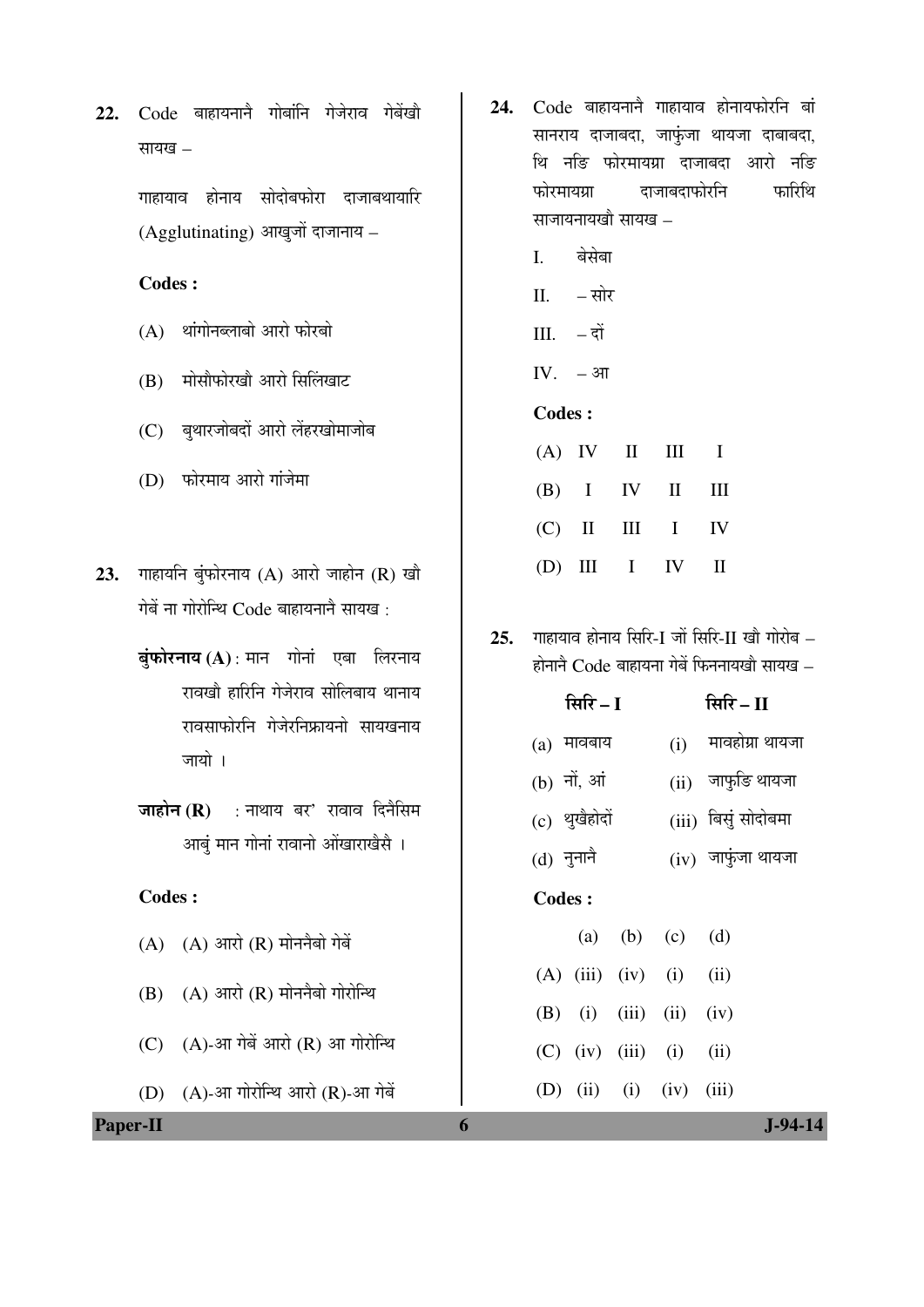$26.$  'Patois' – आ मा –

## **Codes :**

- $(A)$  मोनफा ओन्सोलनि राव
- $(B)$  जौगाखांबोगासिनो थानाय राव
- (C) रावसानि मिरौ-जिरौ थासारि
- (D) सोलिबाय थानाय रावसा
- 27. Code बाहायनाने गोबांनि गेजेराव गेबेंखो  $\overline{u}$ यायाव $\overline{u}$

गाहायाव होनाय बबे बबे सोदोबा फारिये असमिया आरो इंराजीनि गुबै सोदोब –

## **Codes :**

- (A) ससमा आरो नेवलाइ
- (B) केमेरा आरो ससमा
- (C) बोसोट आरो केमेरा
- (D) बाट आरो दिंखि
- 28. गाहायनि बुंफोरनाय (A) आरो जाहोन (R) खौ गेबें ना गोरोन्थि $\rm~Code$  बाहायनानै सायख $\,$  :
	- **बुंफोरनाय (A)** : रावसानि सिमा दिन्थिग्रा (Isogloss) खौ मोननै रावसा ओनसोलनि गेजेराव रावबिगियानारिनि गासैबो थाखोनि रावबिगियानारि बिजिरनायाव बोनो हाया ।
	- **जाहोन (R)** : मानोना बेबादि खालामोब्ला सिमा दिन्थिग्रा हांखोफोरा गावजों गाव दानसलायो आरो मिथिनो मोनि जायो ।

### **Codes :**

- $(A)$   $(A)$ -आ गेबें आरो  $(R)$  आ गोरोन्थि
- $(B)$   $(A)$ -आ गोरोन्थि $(R)$ -आ गेबें
- $(C)$   $(A)$  आरो  $(R)$  मोननैबो गेबें
- $(D)$   $(A)$  आरो  $(R)$  मोननैबो गोरोन्थि
- 29. Code बाहायनानै गाहायनि रावसा जोनोम जानायाव हेंथा होग्रा जाहोनफोरनि बांसिननिफ्राय खमसिननि फारिथि साजायनायखौ सायख –
	- I. थांलाय फैलायनि आंखाल
	- $II$  समाजारि हेंथा
	- III. मिथिंगायारि हेंथा
	- IV. खंथायारि हेंथा

## **Codes :**

|  | $(A)$ II IV I III |  |
|--|-------------------|--|
|  | $(B)$ I III II IV |  |
|  | $(C)$ III II IV I |  |
|  | (D) IV I III II   |  |

30. गाहायाव होनाय सिरि-I जों सिरि-II खौ गोरोब –  $\vec{E}$ होनाने  $\vec{C}$ ode बाहायना गेबें फिननायखो सायख –

|  | सिरि $ \bf{I}$            |  | सिरि $ \Pi$                               |
|--|---------------------------|--|-------------------------------------------|
|  |                           |  | (a) आथिं (i) असमियानिफ्राय लाबोनाय        |
|  |                           |  | (b) अलसिया (ii) आरबीनिफ्राय लाबोनाय       |
|  |                           |  | (c) आपेल (iii) बर' गुबै सोदोब             |
|  |                           |  | $(d)$ हिसाब $(iv)$ इंरा जीनिफ्राय लाबोनाय |
|  | Codes:                    |  |                                           |
|  | (a) (b) (c) (d)           |  |                                           |
|  | $(A)$ (iii) (i) (iv) (ii) |  |                                           |
|  | $(B)$ (ii) (iv) (i) (iii) |  |                                           |
|  | $(C)$ (iv) (iii) (i) (ii) |  |                                           |
|  |                           |  |                                           |

(D) (iv) (ii) (iii) (i)

 **J-94-14 7 Paper-II**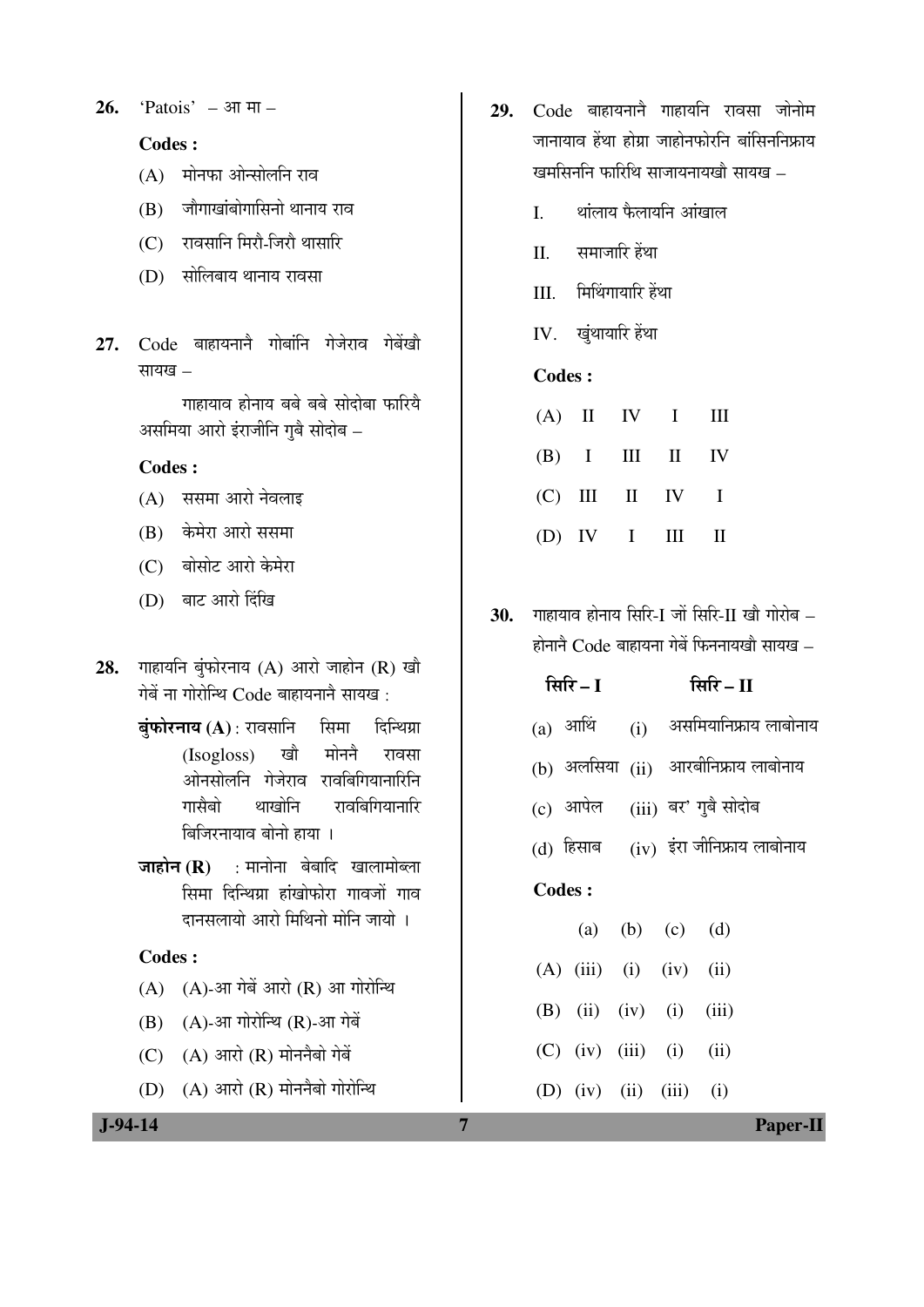|                 | सापख –        |                                                                                      | <b>Codes:</b>       |                                          |
|-----------------|---------------|--------------------------------------------------------------------------------------|---------------------|------------------------------------------|
|                 |               | गाहायनि खोथाया बबे सैथो –                                                            | (A)<br>$\mathbf{I}$ | IV<br>III<br>$\mathbf I$                 |
|                 | <b>Codes:</b> |                                                                                      |                     | IV                                       |
|                 | (A)           | बर' आरो उरीया गोबां<br>गोहोम<br>गोलैलायदों                                           | (B)<br>$\mathbf{I}$ | $\rm II$<br>III                          |
|                 | (B)           | बर' आरो असमिया मोनसेया मोनसेनि                                                       | (C)<br>IV           | III<br>$\mathbf{I}$<br>$\mathbf I$       |
|                 |               | सायाव गोबां गोहोम गोलैलायदों                                                         | $\mathbf I$<br>(D)  | IV<br>$\rm III$<br>$\mathbf{I}$          |
|                 | (C)           | इंराजी आरो असमिया गोबां गोहोम<br>गोलैलायदों                                          | 35.                 | गाहायाव होनाय सिरि-I जों सिरि-II खौ Code |
|                 |               |                                                                                      |                     | बाहायना गेबें फिननायखो सायख –            |
|                 | (D)           | पर्तृगीज आरो बर' गोबां गोहोम<br>गोलैलायदों                                           | सिरि $-I$           | सिरि $-II$                               |
|                 |               |                                                                                      | (a) गार'            | तामहिनबा<br>(i)                          |
| 33.             |               | गाहायनि बुंफोरनाय $(A)$ आरो जाहोन $(R)$ खौ<br>गेबें ना गोरोन्थि Code बाहायनानै सायख: | $(b)$ ककबरक         | लाङामारा<br>(ii)                         |
|                 |               | बुंफोरनाय (A): बर', गार', राभा, दिमासा                                               | $(c)$ दिमासा        | (iii)<br>अमा                             |
|                 |               | आरो ककबरक रावनि सोदोब बाख्रियाव<br>गोरोबलायनाय दं ।                                  | $(d)$ राभा          | $(iv)$ दावल्फाम                          |
|                 |               | <b>जाहोन (R)</b> : मानोना बे रावफोरा मोनसे                                           | <b>Codes:</b>       |                                          |
|                 |               | रावफोलेरनिफ्रायनो ओंखारनाय ।                                                         | (a)                 | (b)<br>(d)<br>(c)                        |
|                 | <b>Codes:</b> |                                                                                      | (A)<br>(ii)         | (iii)<br>(i)<br>(iv)                     |
|                 | (A)           | $(A)$ आ गेबें $(R)$ आ गोरोन्थि                                                       | $(B)$ (iii)         | (iv)<br>(i)<br>(ii)                      |
|                 | (B)           | $(A)$ आरो $(R)$ मोननैबो गेबें                                                        |                     |                                          |
|                 | (C)           | $(A)$ आरो $(R)$ मोननैबो गोरोन्थि                                                     | $(C)$ (iv)          | (iii)<br>(ii)<br>(i)                     |
|                 | (D)           | (A)-आ गोरोन्थि (R)-आ गेबें                                                           | (D)<br>(i)          | (iv)<br>(iii)<br>(ii)                    |
| <b>Paper-II</b> |               |                                                                                      | 8                   | J-94-14                                  |

31. बर'फोरा गुबैयै मोनबैसे राव बुंग्ता हारि –

 **Codes :** 

- $(A)$  मोनसे
- $(B)$  मोनथाम
- $(C)$  मोनब्रै
- $(D)$  मोननै
- 32. Code बाहायनानै गोबांनि गेजेराव गेबेंखौ ÃÖÖµÖÜÖ –
- 34. Code बाहायनाने बर'रावजों रावारि बिथिङाव खाथिसिन सोमोन्दो थानायनि फारिथि साजायनायखौ सायख -
	- I. ककबरक
	- II. दिमासा
	- III. ÆüÖ•ÖÓ
	- $IV.$  गार'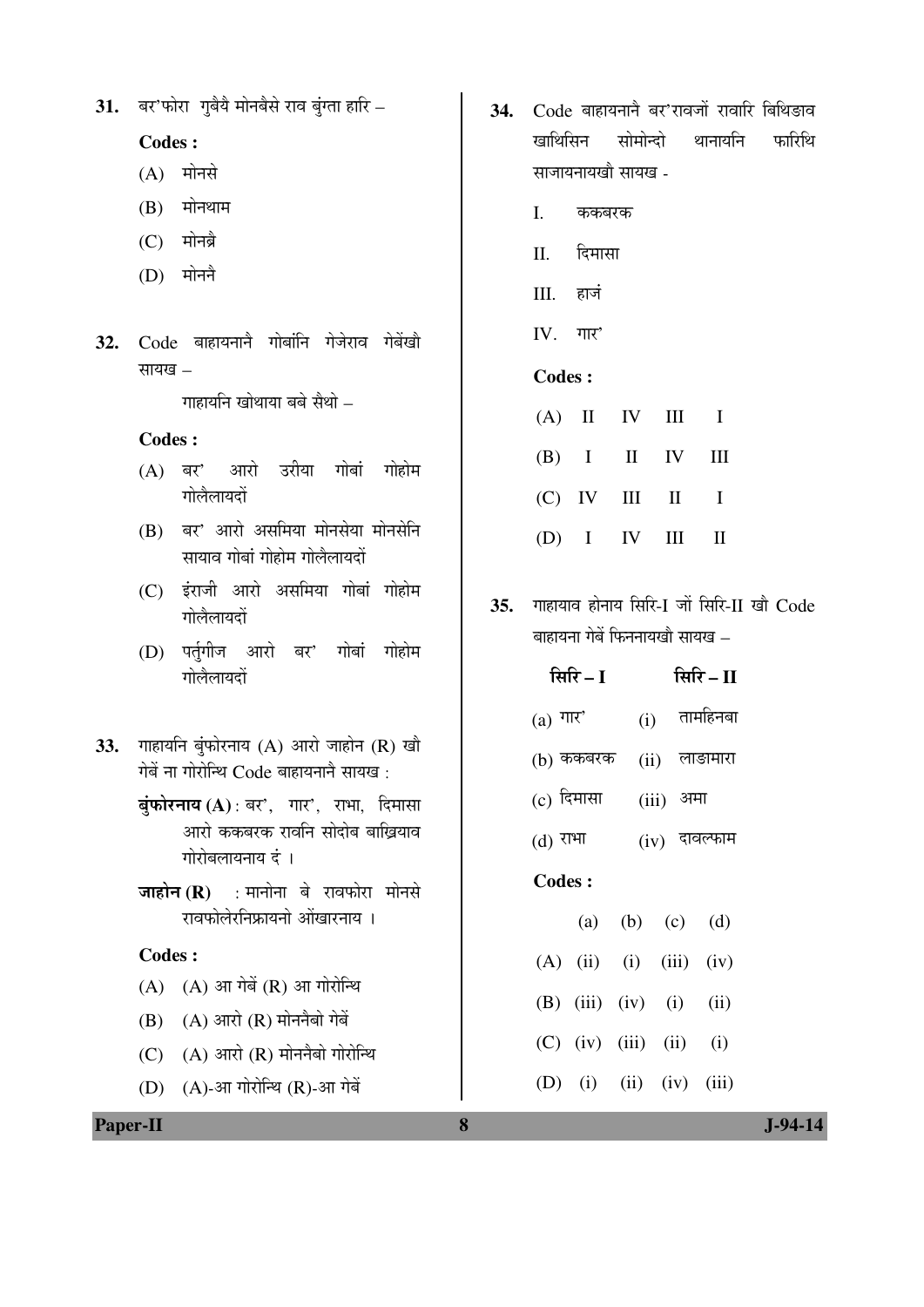36. गाहायनि सोर सासे राजानि, बबे मोनसे मुड़ा आर्जफोरा होनाय –

#### **Codes :**

- $(A)$  मायरं राजा
- $(B)$  महिरंग
- $(C)$  महिरंग दानब
- $(D)$  मायरं
- 37. Code बाहायनाने गाहायनि बबे मोनसेया गावजों  $\overline{\mathbf{u}}$ णाळ गोरोब लायनाय सायख $\overline{\mathbf{v}}$

#### **Codes :**

- $(A)$  आसामनि खोला आरो सानजा सिमाया हावट आरो प्रान्तदेश
- $(B)$  गोदोनि आसामनि मानसिफोरा अर-बाहायनो आरो संनो रोङामोन
- $(C)$  गोदोनि आसामनि मानसिफोरा गोरोब लायामोन आरो बुथारलायोमोन
- $(D)$  गोदोनि आसामाव मंगलियफोरा गिबियै फैग्रोदों आरो आर्जफोरखौ होबथादोंमोन
- 38. गाहायनि बुंफोरनाय (A) आरो जाहोन (R) खौ गेबें ना गोरोन्थि Code बाहायना सायख:
	- **बुंफोरनाय (A)** : गोदोनि आसामाव असुर दानब हारिनि राजाफोरा रायजो खुंदोंमोन ।
	- **जाहोन (R)** : मानोना बै समनि राजाफोरनि मुंखौ आर्ज हारिनि मानसिफोरासो असुर दानब होनना बुंदोंमोन । बिसोर थाटे मंगलिय सुबुं फोलेर हान्जानिसो मानसिमोन

#### **Codes :**

- $(A)$   $(A)$  आरो  $(R)$  मोननैबो गेबें
- $(B)$   $(A)$  आरो  $(R)$  मोननैबो गोरोन्थि
- $(C)$   $(A)$ -आ गेबें $(R)$  आ गोरोन्थि
- $(D)$   $(A)$ -आ गोरोन्थि  $(R)$ -आ गेबें
- **39.** Code बाहायनानै आसामाव हाबफैनाय सुबुं हान्जानि गिबिनिफ्राय उनसिम फारि साजायनायखो सायख –
	- I. द्राबिड
	- II. मंगलिय
	- III. आर्ज
	- IV. अष्ट्रिक

#### **Codes :**

|  |  | $(A)$ III IV II I |  |
|--|--|-------------------|--|
|  |  | $(B)$ II I III IV |  |
|  |  | $(C)$ I III IV II |  |
|  |  | $(D)$ IV II I III |  |

40. गाहायाव होनाय सिरि-I जों सिरि-II खौ गोरोब –  $\vec{E}$ होनाने  $\vec{C}$ ode बाहायना गेबें फिननायखो सायख –

|               | सिरि – I                        |            | सिरि – II                                               |
|---------------|---------------------------------|------------|---------------------------------------------------------|
|               | (a) नवग्रह                      |            | (i) महिरंगनि राजथावनि                                   |
|               | (b) कामाख्या (ii)               |            | महाभारताव फोरमाय<br>जानाय गोदोनि आसामनि                 |
|               |                                 | म्         |                                                         |
|               | (c) मायरं<br>हाजो               |            | (iii) ज्य'तिष शाष्ट्रनि (जोंलारि<br>शाष्ट्र) सर्सा थिलि |
|               |                                 |            | (d) शैलालय (iv) अष्ट्रिकफोरा गिबियै                     |
|               |                                 | सिबिदोंमोन |                                                         |
| <b>Codes:</b> |                                 |            |                                                         |
|               | (a) (b) (c) (d)                 |            |                                                         |
|               | $(A)$ (ii) (i) (iv) (iii)       |            |                                                         |
|               | (B) $(iii)$ $(iv)$ $(i)$ $(ii)$ |            |                                                         |
|               | $(C)$ (iv) (ii) (iii)           |            | (i)                                                     |
|               | (D) (i) (iii) (ii)              |            | (iv)                                                    |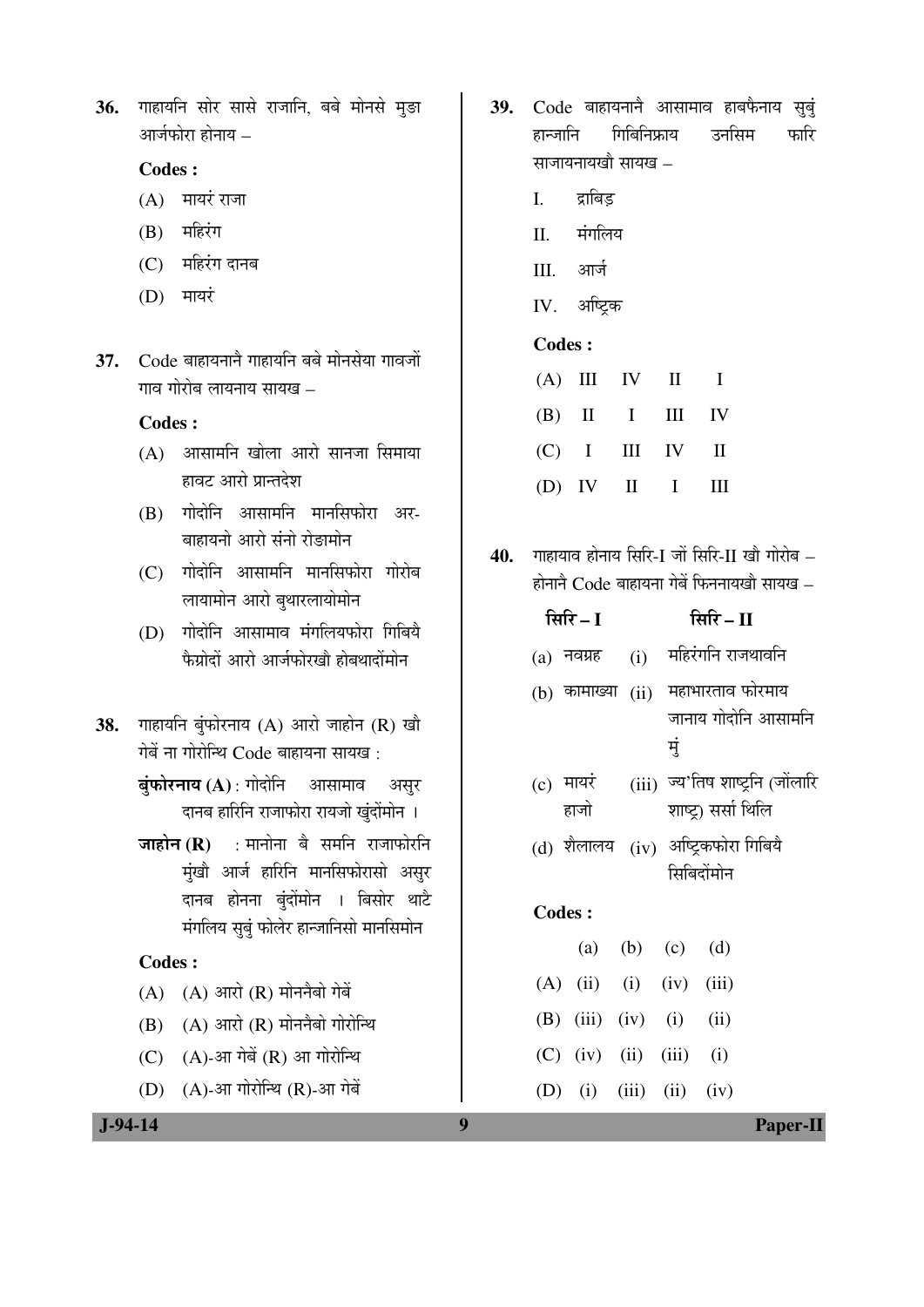41. गाहायनि बबे सानखालि आलि-आइ-लिगां  $\overline{u}$ फोरबोखौ जागाय जेननाय जायो $\overline{u}$ 

## **Codes :**

- $(A)$  फागुन दाननि गिबि समबार
- (B) फागुन दाननि गिबि बुधबार
- (C) फागुन दाननि गिबि शुक्रबार
- (D) फागन दाननि गिबि गुरुबार
- 42. Code बाहायनाने गोबांनि गेजेराव गेबेंखो सायख $\cdot$

गाहायनि बबेया समांकान फोरबोनि <mark>नां</mark>थारगौ बाहागोफोट

### **Codes :**

- $(A)$  धनेस दाव आरो फाटौ
- (B) उसेपी आरो जाम्बिलि आथन
- (C) जाम्बिलि आथन आरो गुमराग
- (D) गुमराग आरो उसेपी
- 43. गाहायनि बुंफोरनाय (A) आरो जाहोन (R) खौ गेबें ना गोरोन्थि Code बाहायना सायख:
	- **बंफोरनाय (A)** : 'बहागिअ बिसु' आरो 'मागिअ बिसु'-आनो देवरिफोरनि देरसिन रंजाथाय फोरबो ।
	- **जाहोन (R)** : नाथाय बिसोरहा दामग्रा देग्रा जेबो आगजु गैया ।

#### **Codes :**

- $(A)$   $(A)$ -आ गोरोन्थि  $(R)$ -आ गेबें
- $(B)$   $(A)$  आरो  $(R)$  मोननैबो गेबें
- $(C)$   $(A)$ -आ गेबें आरो  $(R)$  आ गोरोन्थि
- $(D)$   $(A)$  आरो  $(R)$  मोननैबो गोरोन्थि
- 44. Code बाहायनाने गाहायाव होनाय जन बिल मेला फोरबोनि हाबाफारिनि फारिथि साजायनायखौ $i$  सायख $i$  –
	- I. दिन्थिफंनाय
	- II. जवै ना हमनाय
	- $III.$  गभा राजा
	- IV. मुवाजों मुवा सोलायनाय

## **Codes :**

|  | $(A)$ III I II IV |  |
|--|-------------------|--|
|  | $(B)$ II IV I III |  |
|  | $(C)$ III IV I II |  |
|  | $(D)$ III II I IV |  |

45. गाहायाव होनाय सिरि-I जों सिरि-II खौ गोरोब –  $\vec{E}$ होनाने  $\vec{C}$ ode बाहायना गेबें फिननायखो सायख $\vec{E}$ 

|               | सिरि $-1$ | सिरि $-II$                |                                     |
|---------------|-----------|---------------------------|-------------------------------------|
|               |           |                           | (a) वांगाला (i) गोथैनो बावनाय फोरबो |
|               |           |                           | (b) दिमासा (ii) साम्रामिसावा        |
|               |           | (c) तिवा (iii) बुसु       |                                     |
|               |           | (d) समांकान (iv) जौसे दल  |                                     |
| <b>Codes:</b> |           |                           |                                     |
|               |           | (a) (b) (c) (d)           |                                     |
|               |           | $(A)$ (ii) (i) (iv) (iii) |                                     |
|               |           | $(B)$ (iv) (ii) (i) (iii) |                                     |
|               |           | $(C)$ (iv) (iii) (ii) (i) |                                     |
|               |           | (D) (iii) (iv) (i) (ii)   |                                     |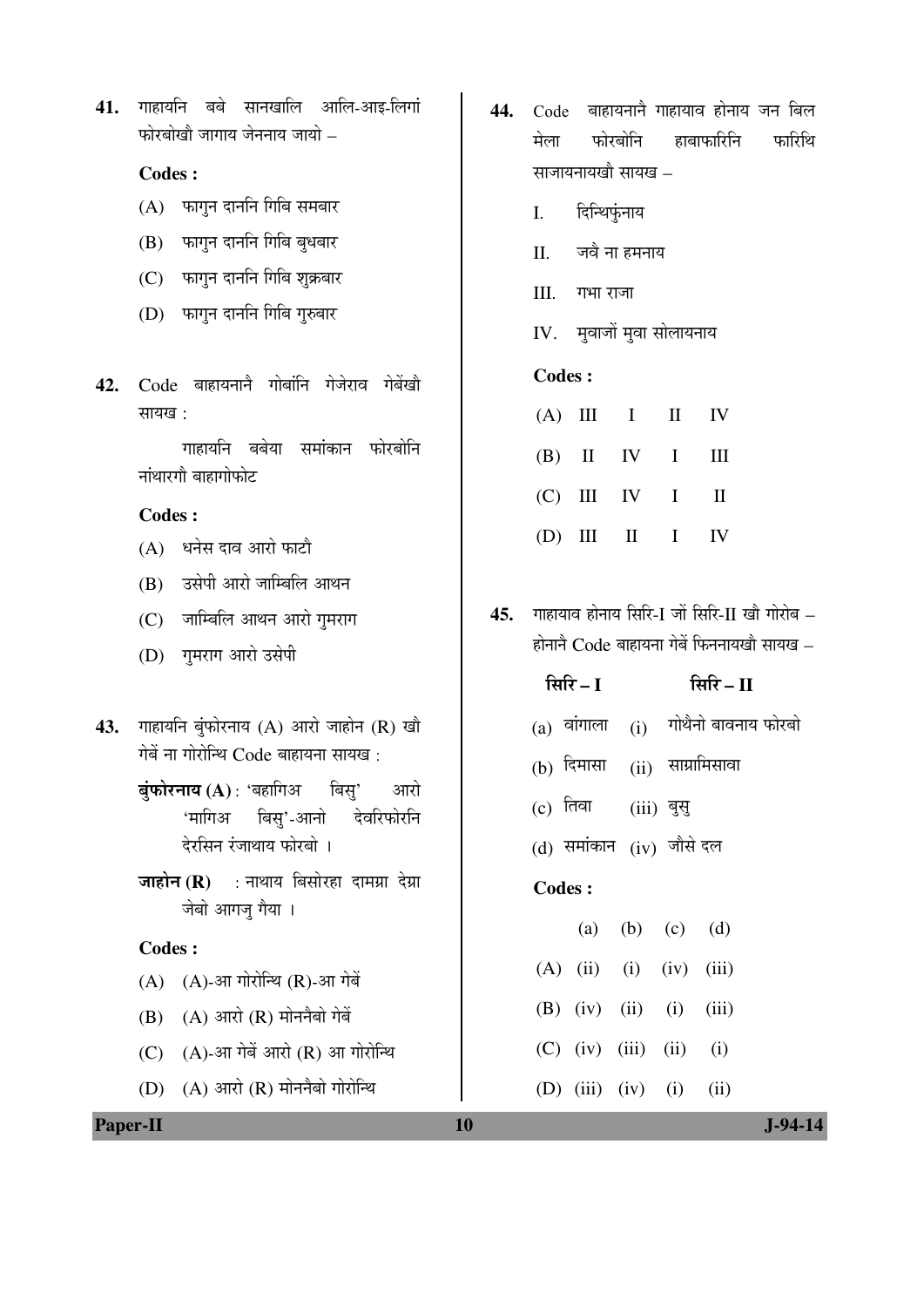46. गाहायनि बबे मोनसेया दंफांनि बानायनाय आयजें जायखौ संनाय खावनायाव बाहायो $-$ 

#### **Codes :**

- $(A)$  गारबा
- $(B)$  हाथा
- $(C)$  खादौ
- $(D)$  सागं
- 47. Code बाहायनाने गोबांनि गेजेराव गेबेंखौ सायख $-$

गाहायाव होनायफोरनि बबे मोननैया जि दानायाव बाहाय जायो $-$ 

## **Codes :**

- $(A)$  गरखा आरो गराय
- $(B)$  खादिनि आरो रासो
- (C) खायथा आरो बालेब
- (D) माख आरो सोरखि
- 48. गाहायनि बंफोरनाय (A) आरो जाहोन (R) खौ गेबें ना गोरोन्थि  $Code$  बाहायना सायख:
	- **बंफोरनाय (A)** : गोदो बर' हिन्जावफोरा दैमा गाथोनाव थांनाने आबे दांगिजों ओंखे सुयोमोन ।
	- **जाहोन (R)** : मानोना आबैदांगिजों ओंख्रे सयोब्ला मैगंखादानि थालायाव हा एबा बालाफोर सिथाबा आरो ओंखैफोरा बाला खेब खेब जाया ।

#### **Codes :**

- $(A)$   $(A)$  आरो  $(R)$  मोननैबो गोरोन्थि
- $(B)$   $(A)$  आ गेबें आरो  $(R)$  आ गोरोन्थि
- $(C)$   $(A)$ -आ गोरोन्थि आरो  $(R)$ -आ गेबें
- $(D)$   $(A)$  आरो  $(R)$  मोननैबो गेबें
- 49. Code बाहायनाने गाहायाव होनाय माप मारा होनायाव बांसिननिफ्राय खमसिन बाहायजाग्रा आपजेंफोरनि फारिथि साजायनायखौ सायख –
	- $I$   $\bar{v}$
	- $II$  संग्राय
	- III. सान्दांगा
	- IV. ह़खेन

#### **Codes :**

|  | $(A)$ III IV I II |  |
|--|-------------------|--|
|  | $(B)$ I IV III II |  |
|  | $(C)$ IV I II III |  |
|  | $(D)$ II III I IV |  |

50. माहायाव होनाय सिरि-I जों सिरि-II खौ गोरोब –  $\vec{E}$ होनाने  $\vec{C}$ ode बाहायना गेबें फिननायखौ सायख –

|     | सिरि – II       |                                                                                                                                                                                                                           |
|-----|-----------------|---------------------------------------------------------------------------------------------------------------------------------------------------------------------------------------------------------------------------|
| (i) | औवाजों बानायनाय |                                                                                                                                                                                                                           |
|     | दामग्रा आगजु    |                                                                                                                                                                                                                           |
|     |                 |                                                                                                                                                                                                                           |
|     |                 |                                                                                                                                                                                                                           |
|     |                 |                                                                                                                                                                                                                           |
|     |                 |                                                                                                                                                                                                                           |
|     |                 |                                                                                                                                                                                                                           |
|     |                 |                                                                                                                                                                                                                           |
|     |                 |                                                                                                                                                                                                                           |
|     | (d)             |                                                                                                                                                                                                                           |
| (i) |                 |                                                                                                                                                                                                                           |
|     | (ii)            |                                                                                                                                                                                                                           |
|     |                 |                                                                                                                                                                                                                           |
|     |                 | (ii) अमानो आदाट होग्रा<br>बेसादाटि हारिम्<br>(iii) औवाजों बानायनाय<br>बेसादाटि हारिम्<br>$(iv)$ दंफांजों बानायनाय<br>बेसादाटि हारिम्<br>(a) (b) (c)<br>$(iv)$ $(ii)$<br>$(B)$ (iii) (iv) (i)<br>$(C)$ (iv) (i) (ii) (iii) |

(D) (iv) (iii) (ii) (i)